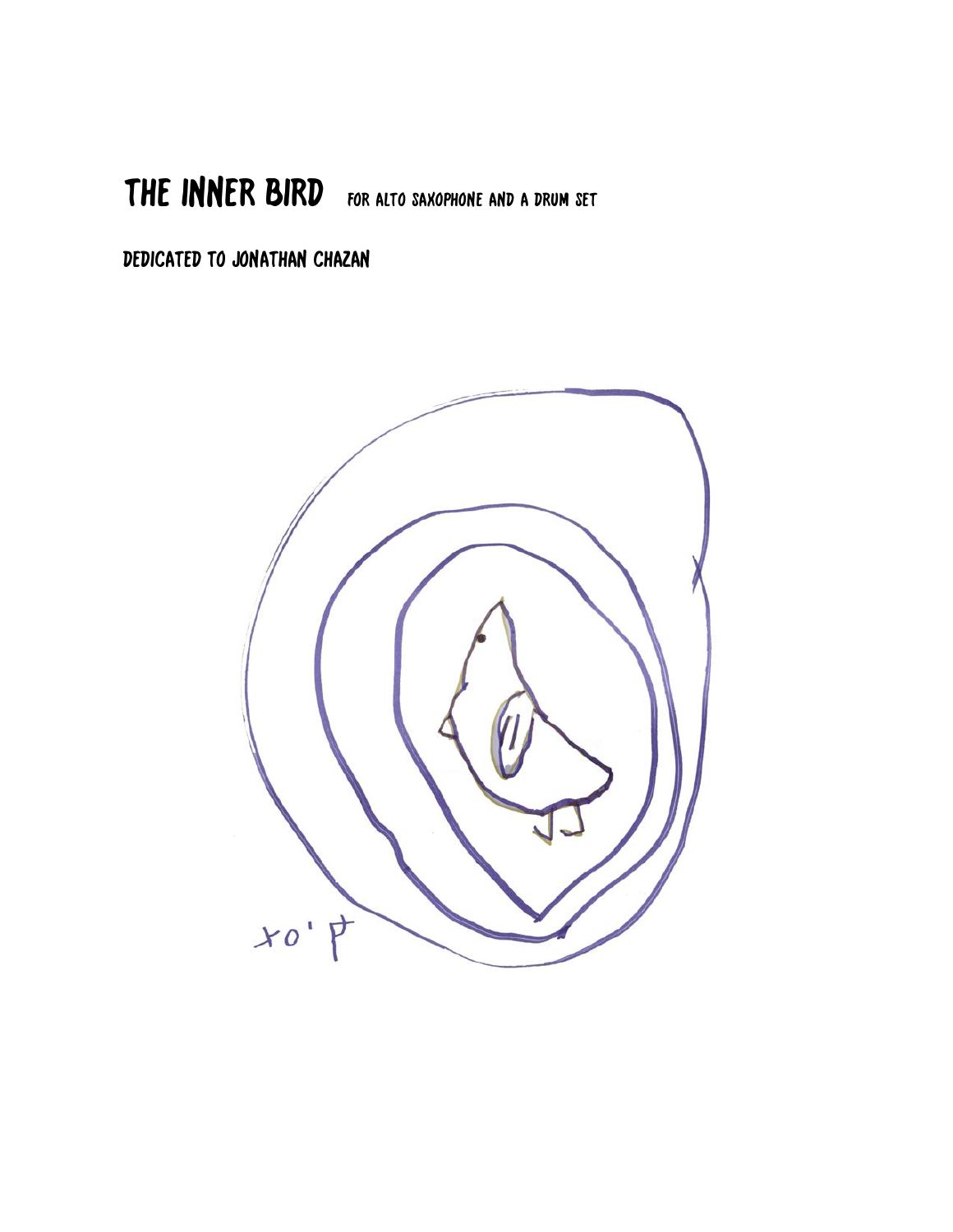

THE INNER BIRD IGAL MYRTENBAUM





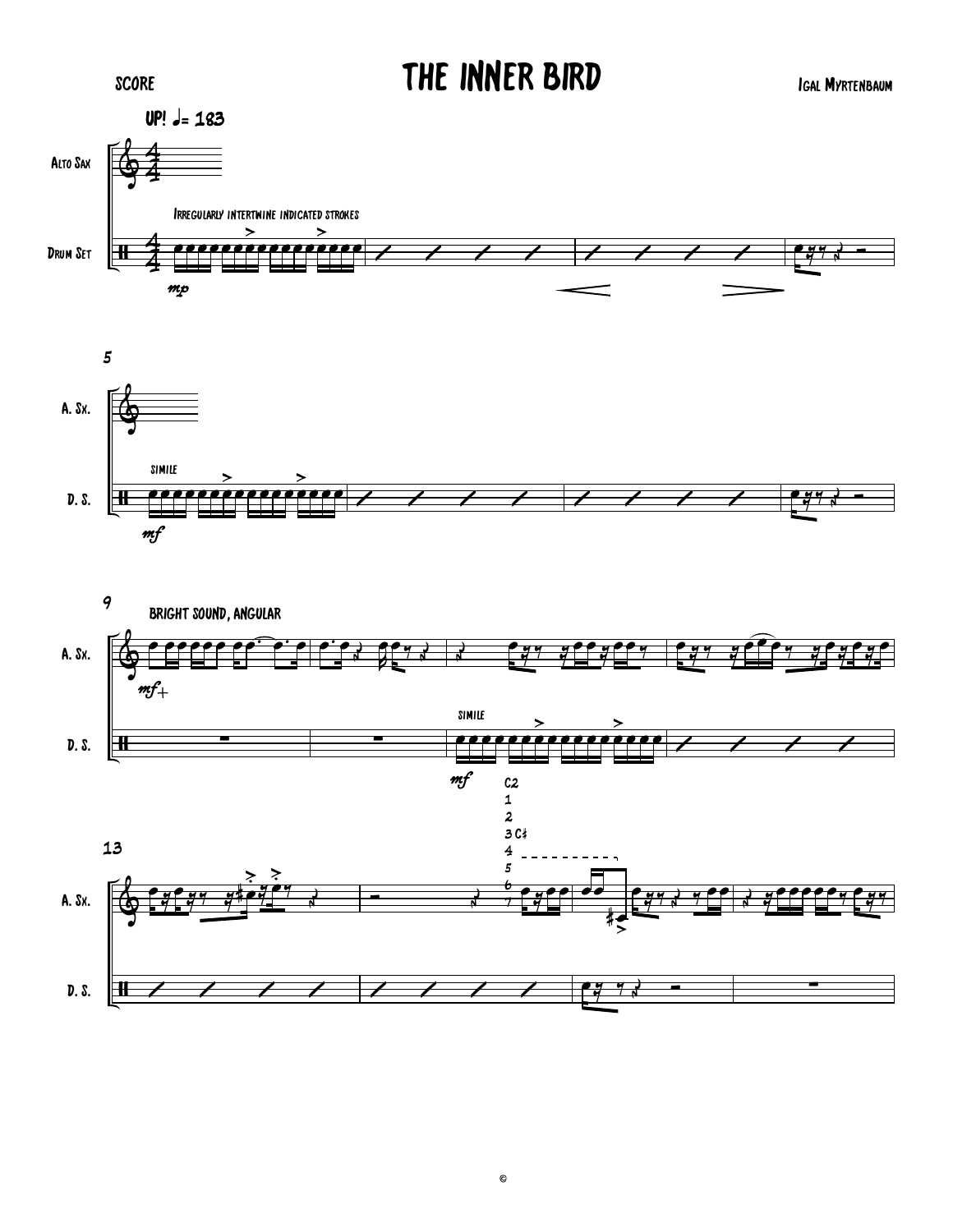





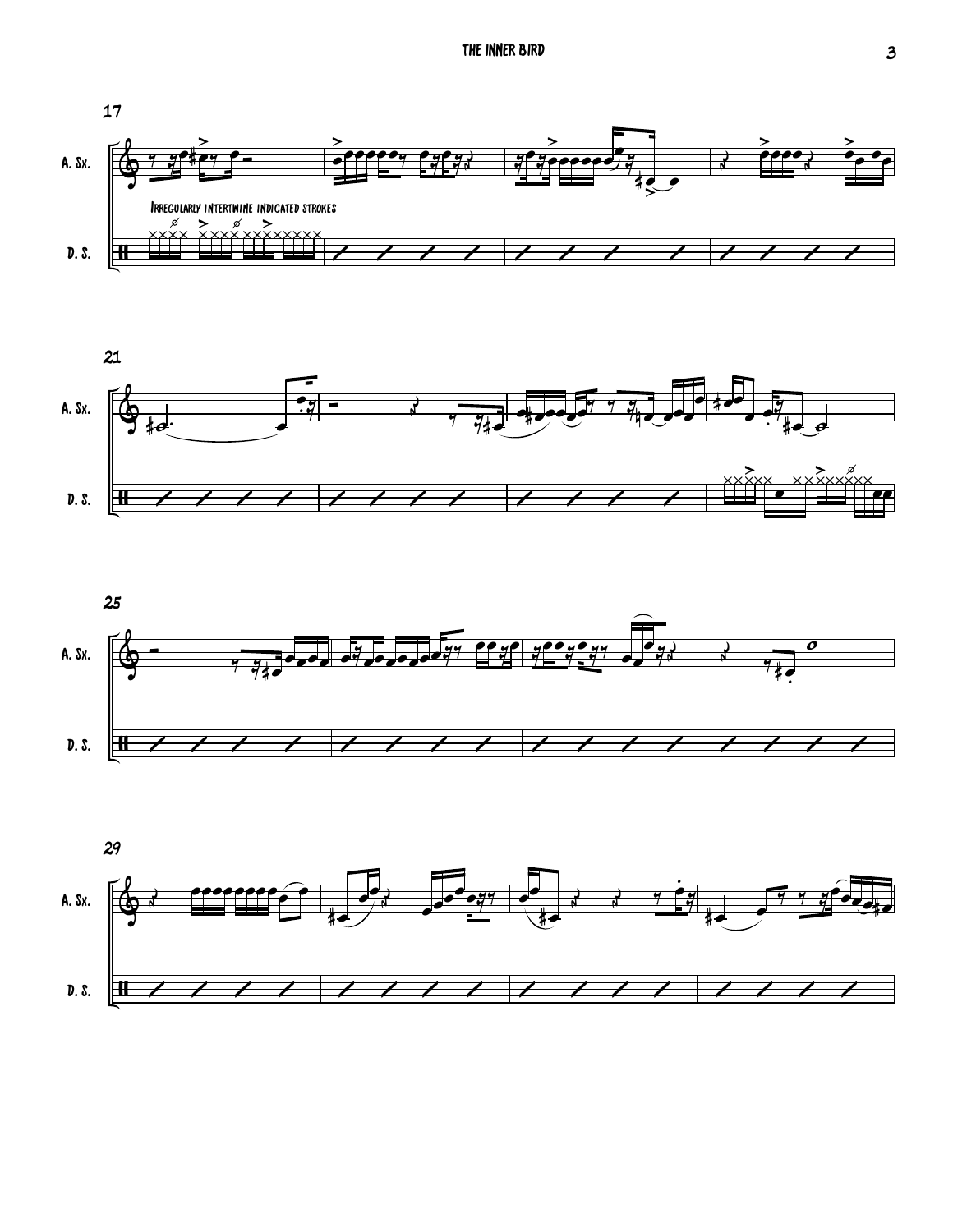





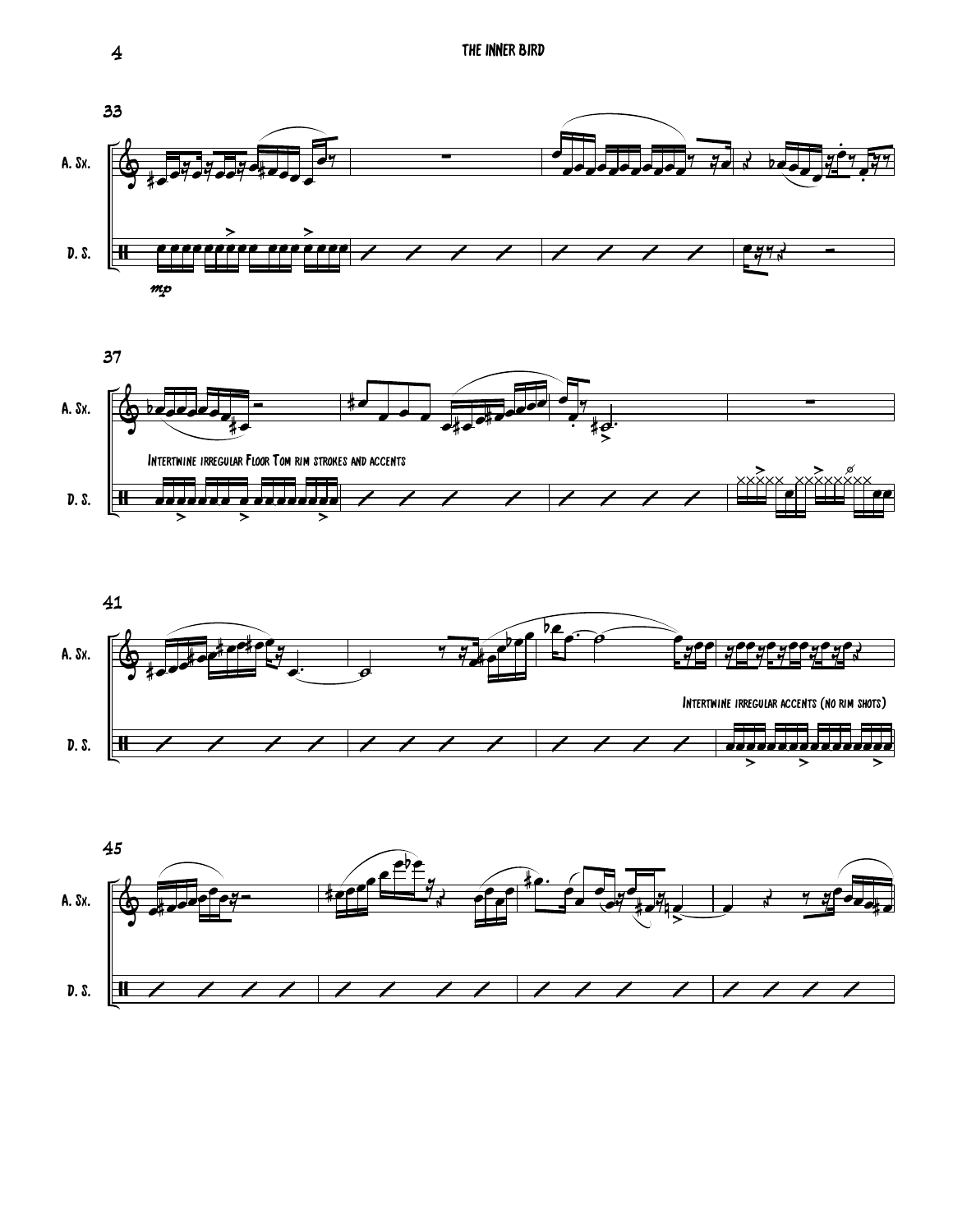





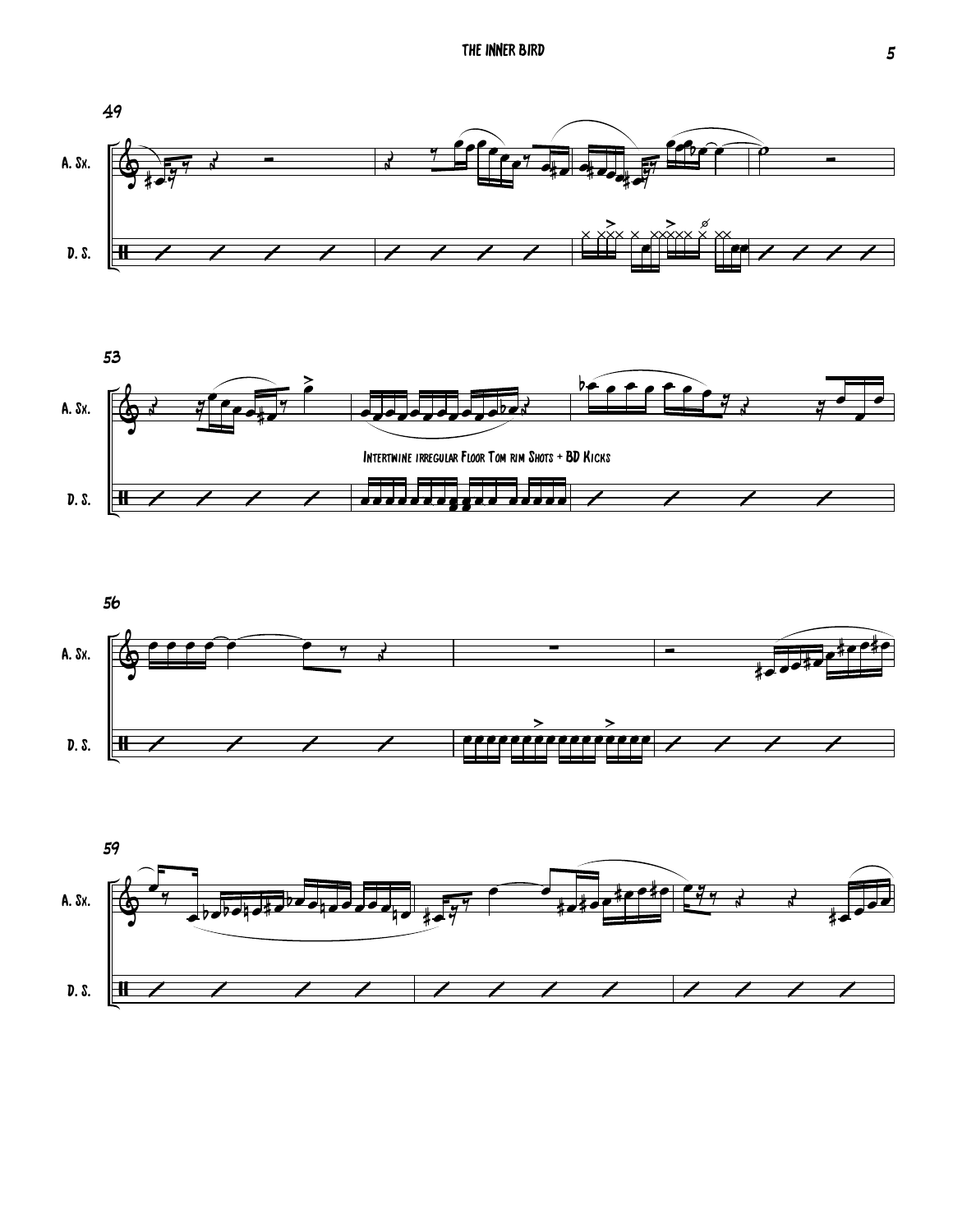





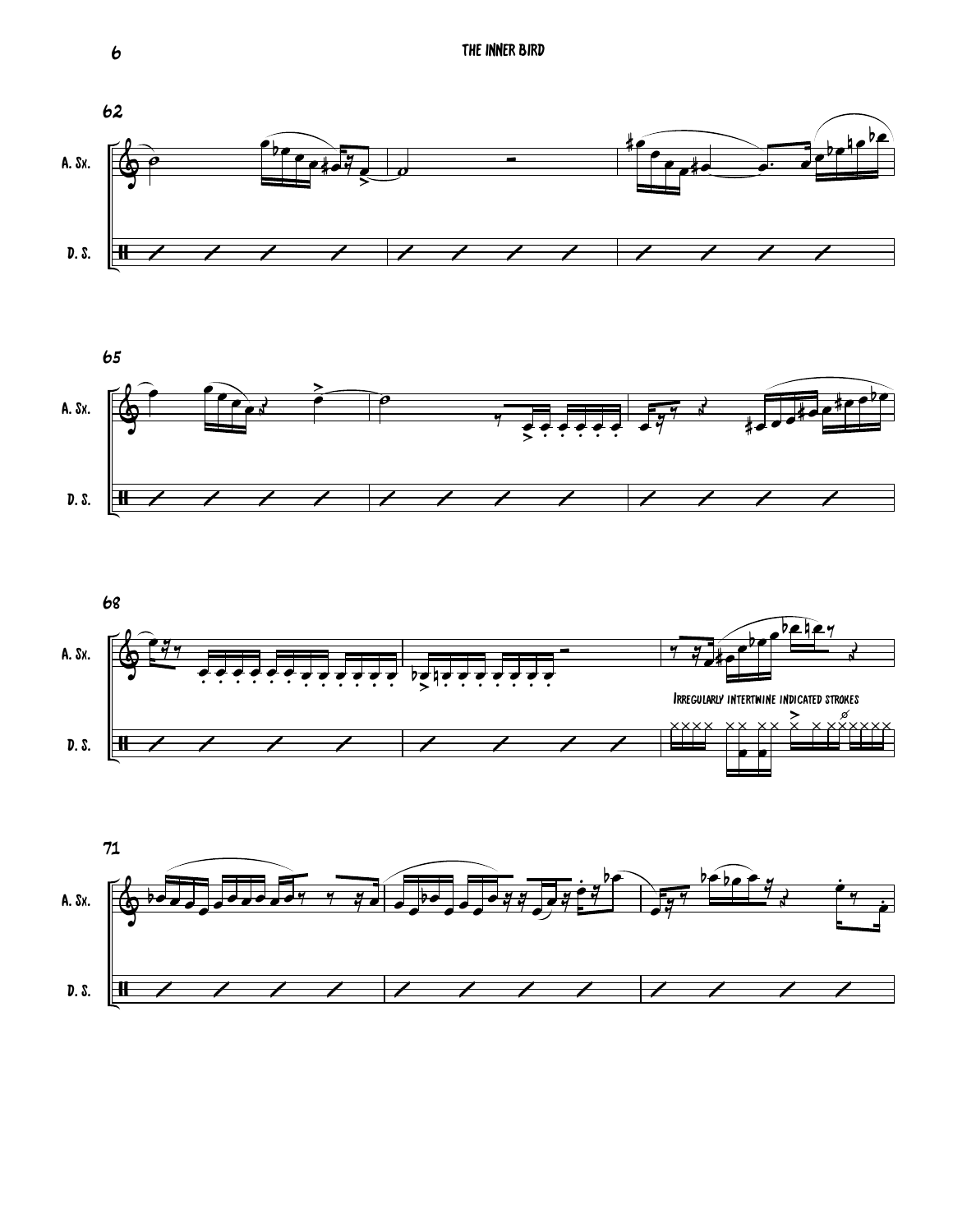





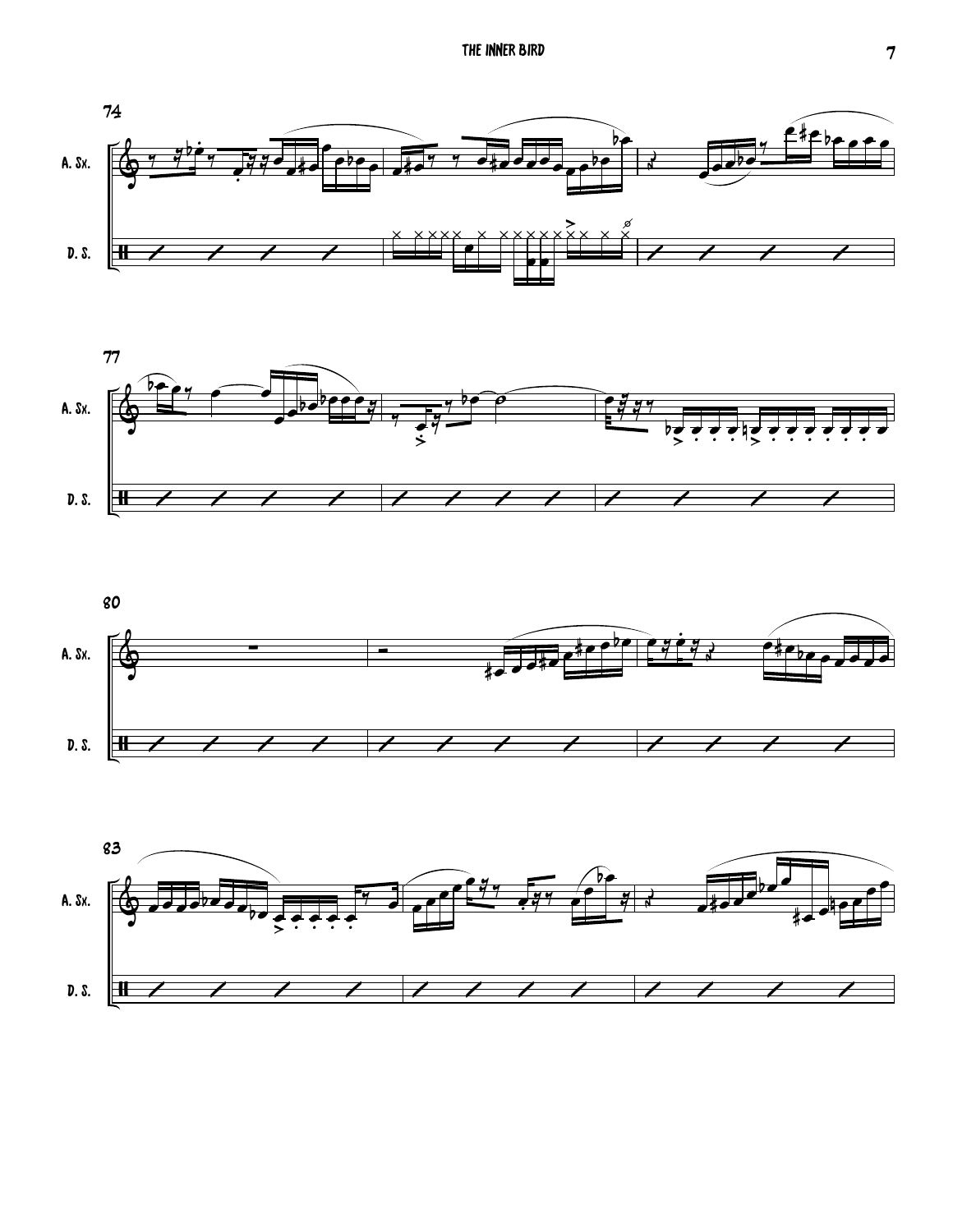





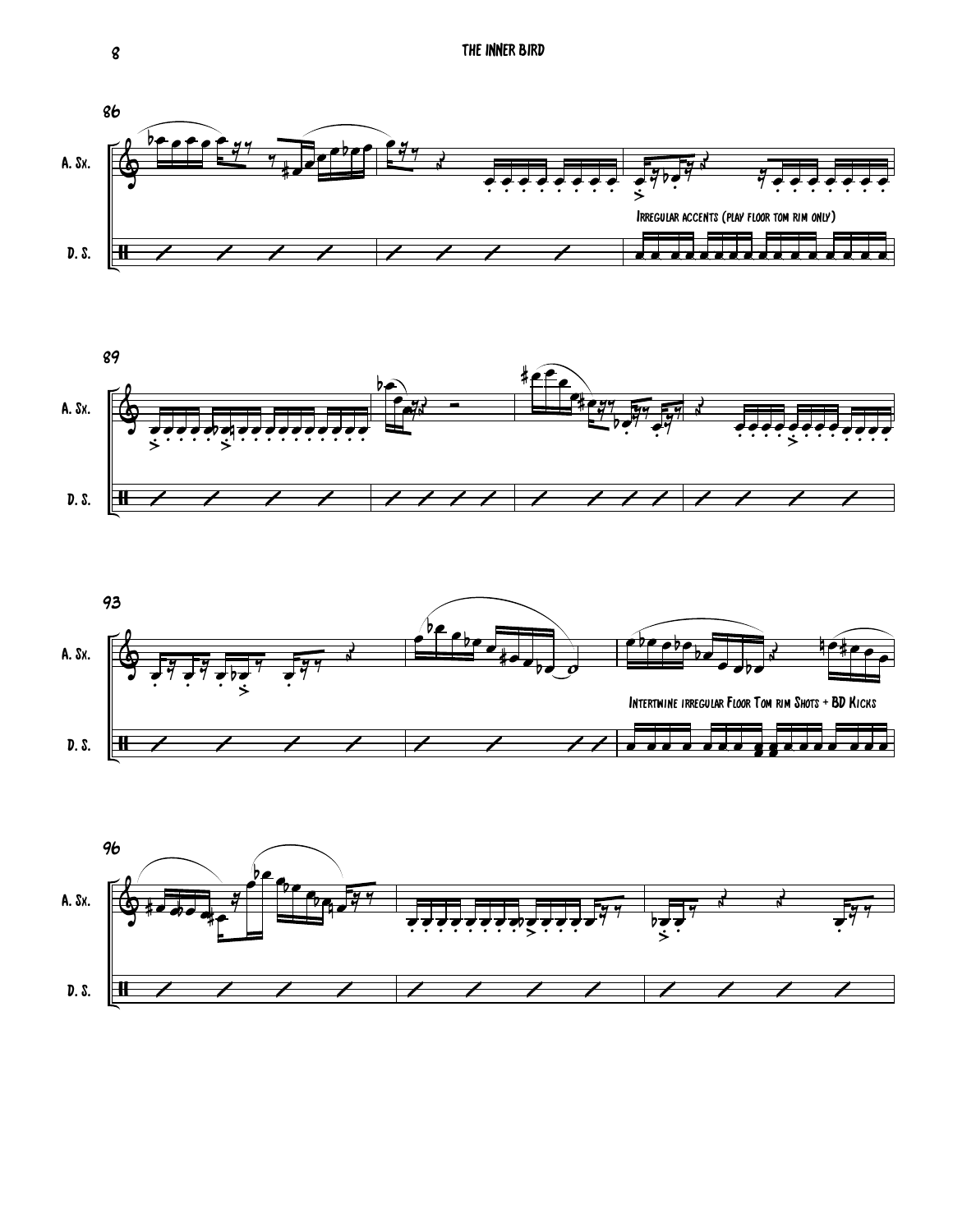







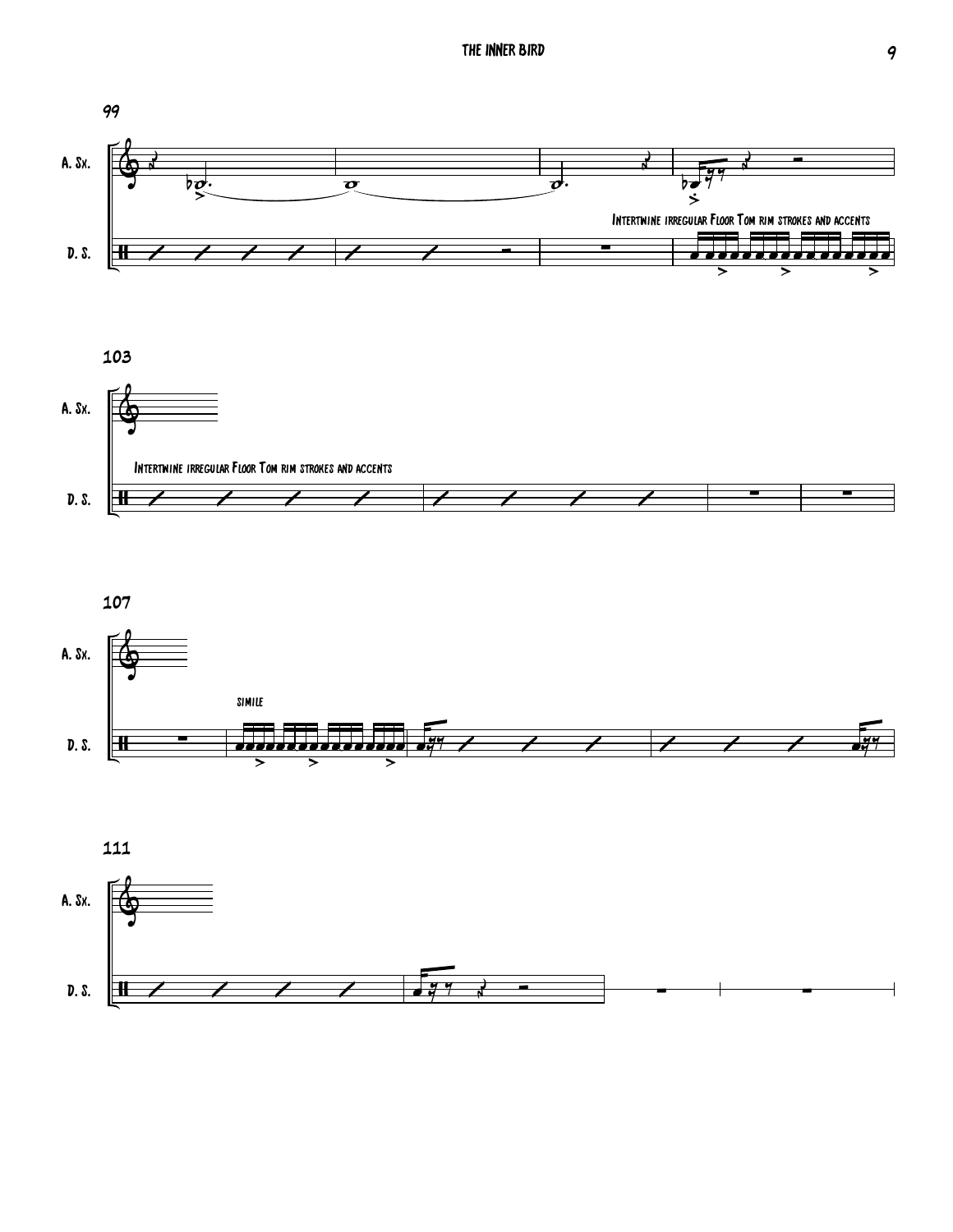



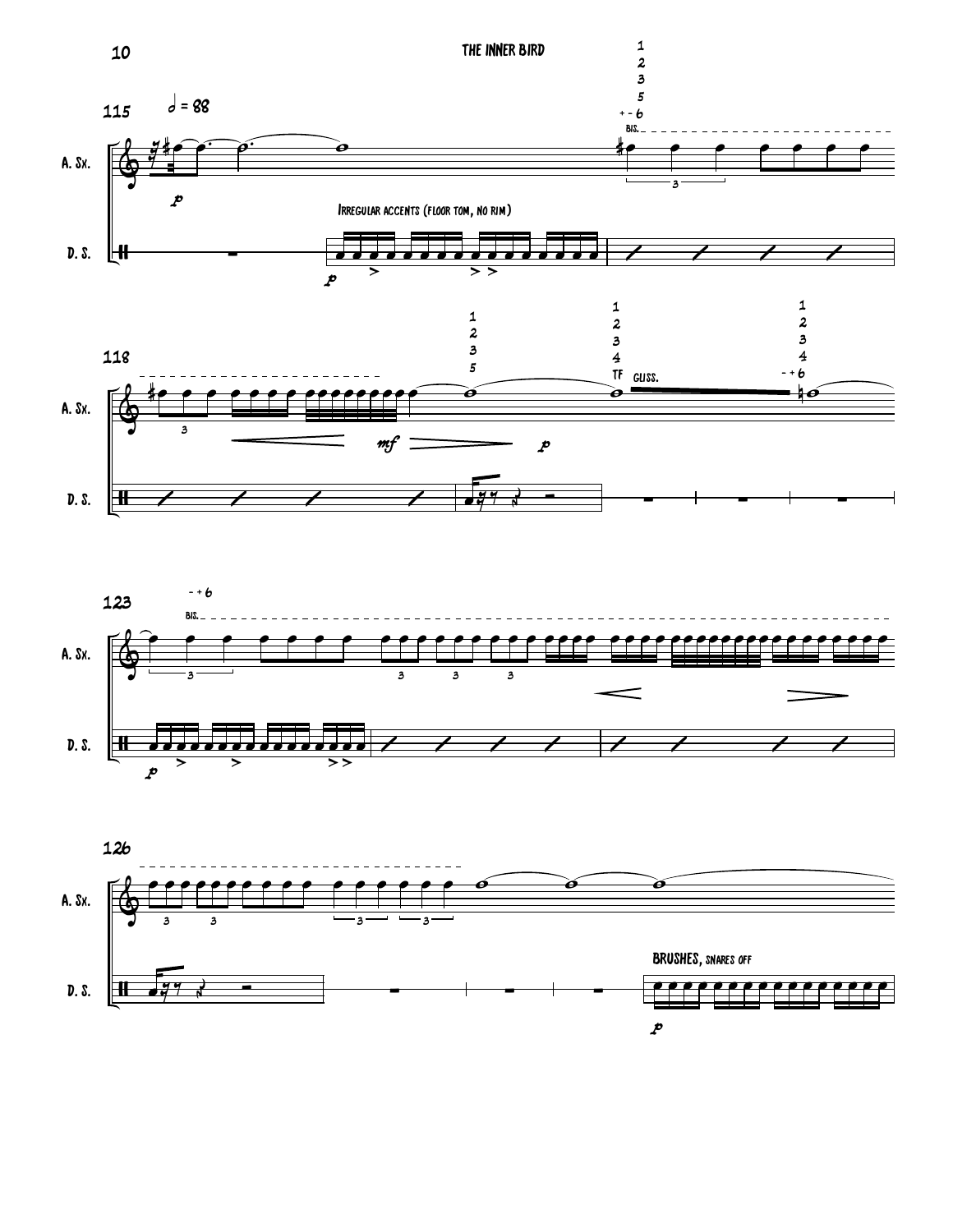



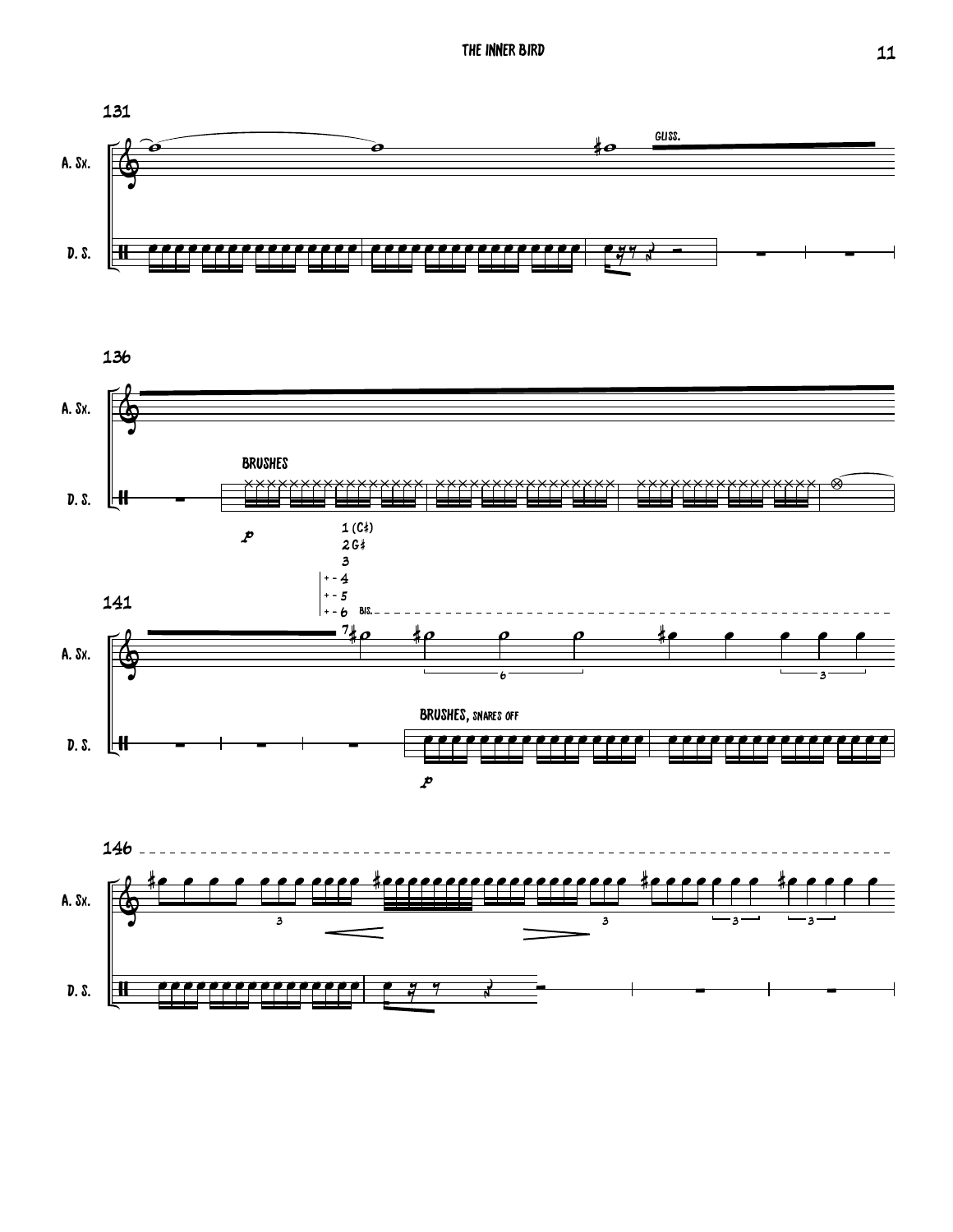





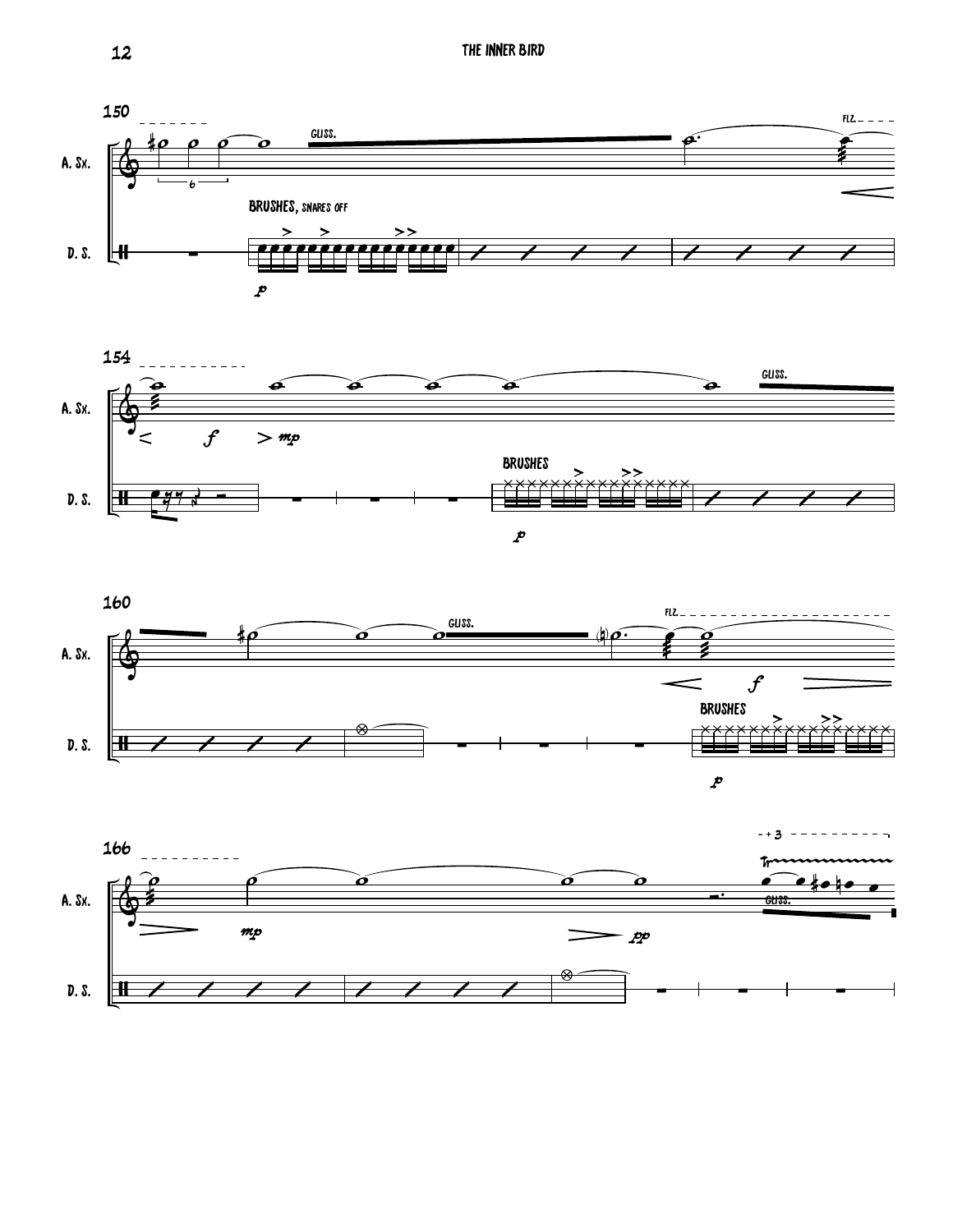

pp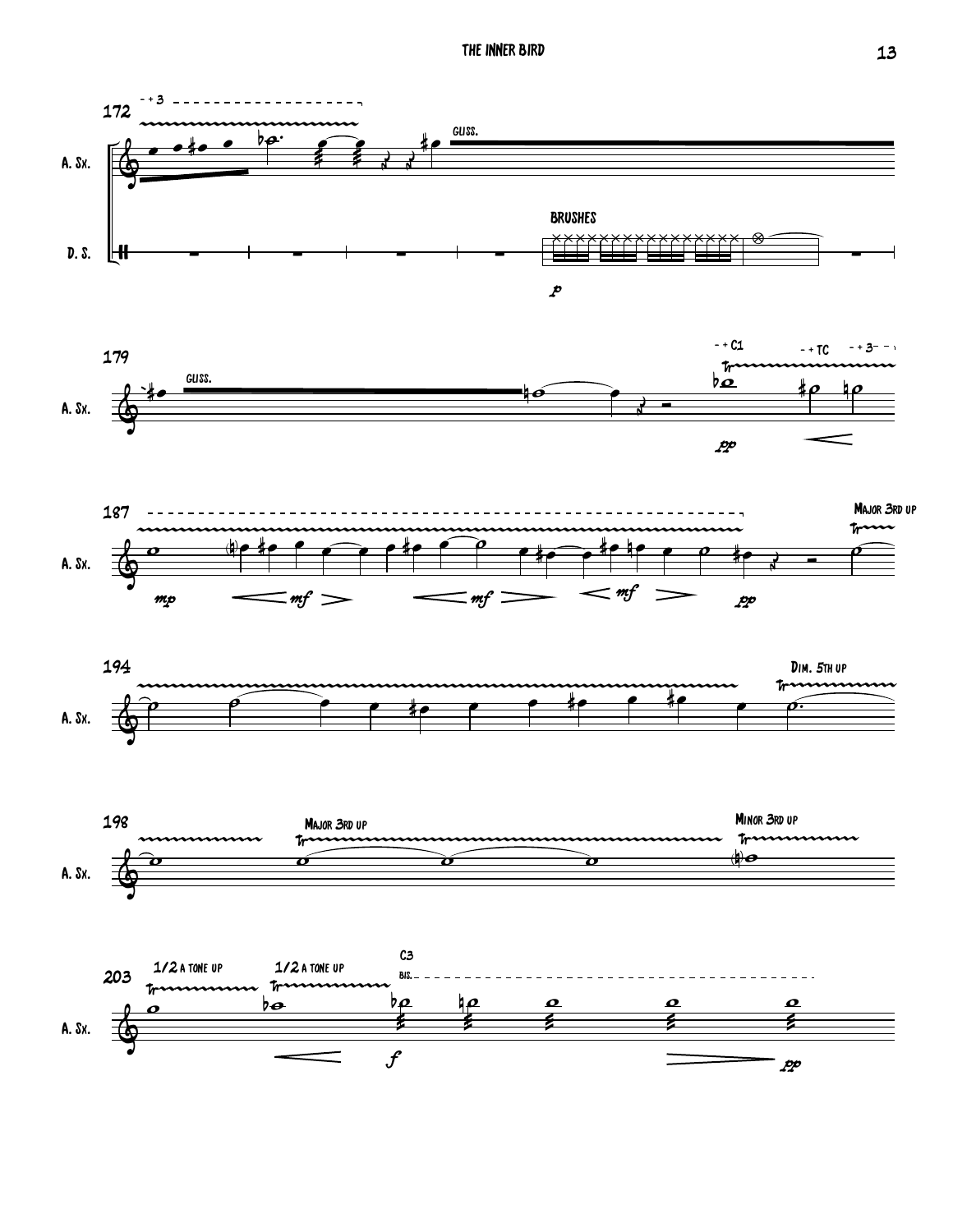





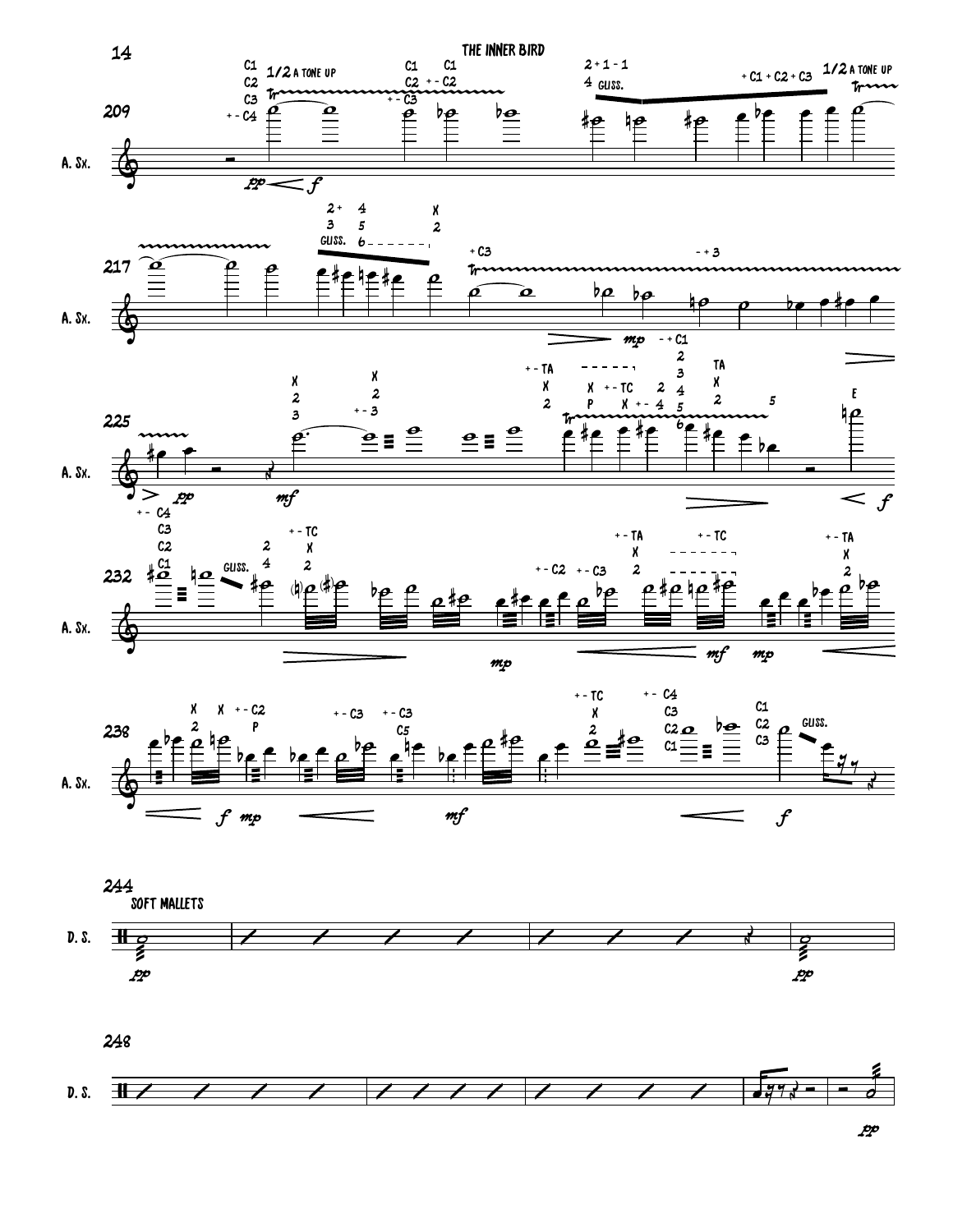



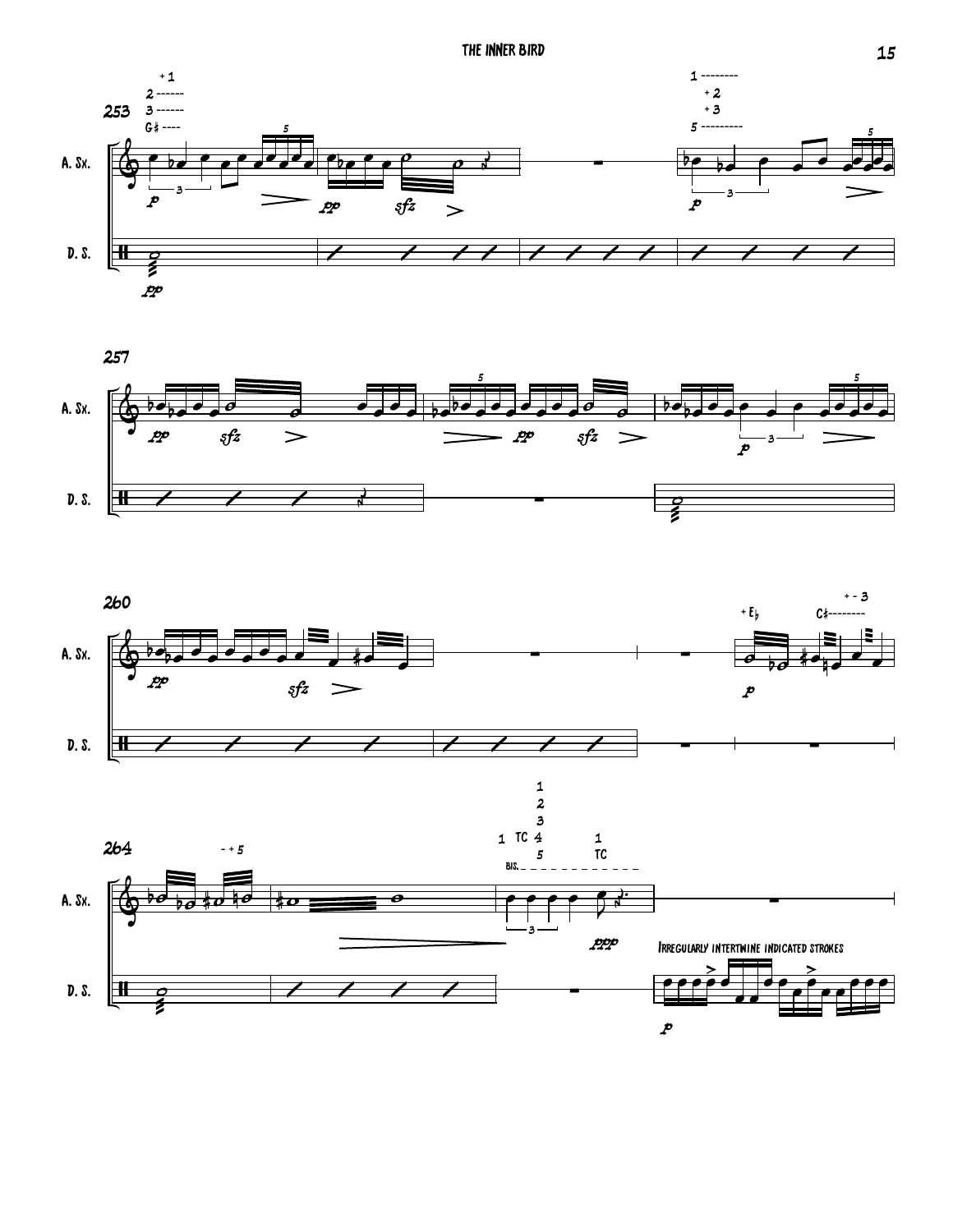

 $\overline{a}$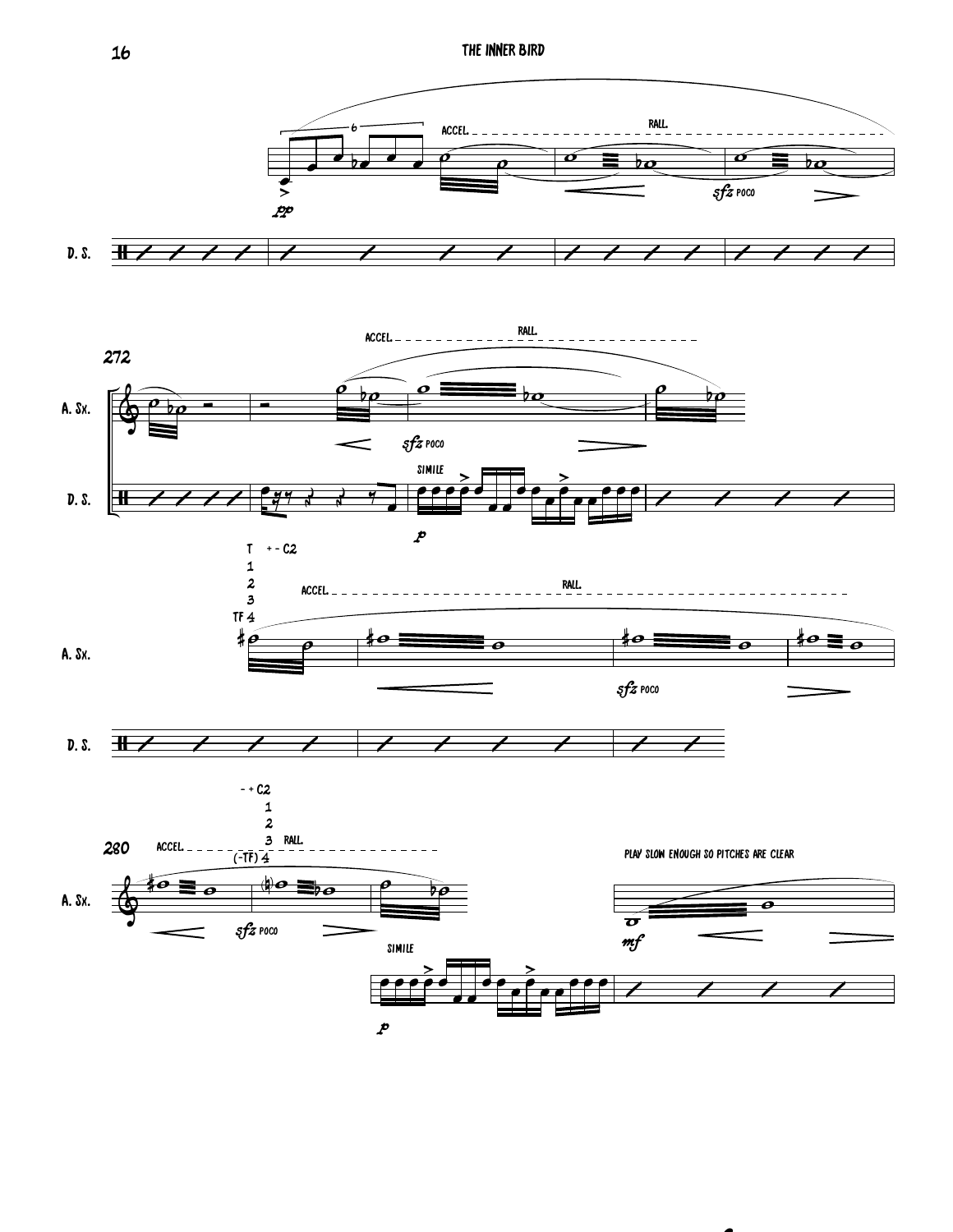## THE INNER BIRD 27







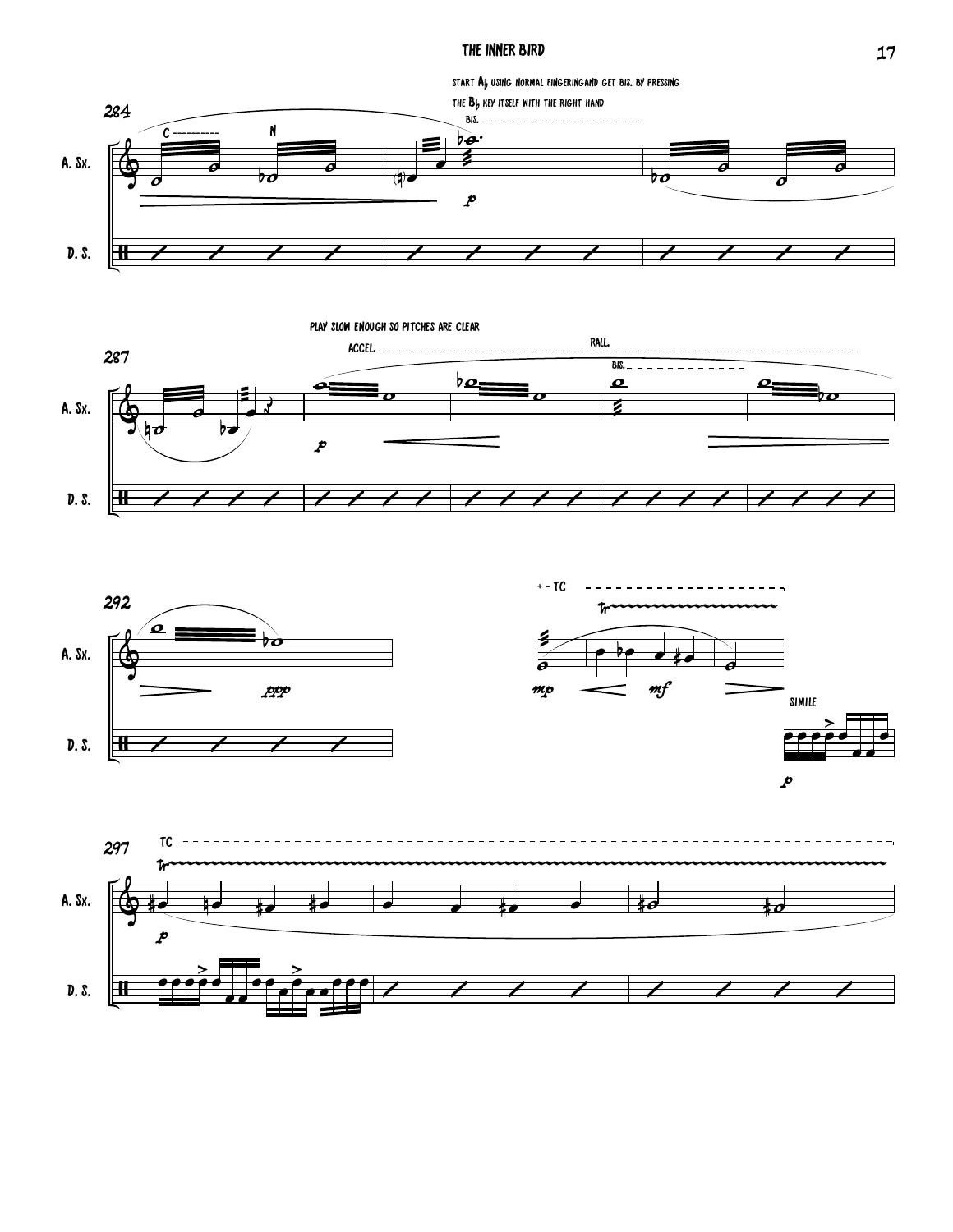









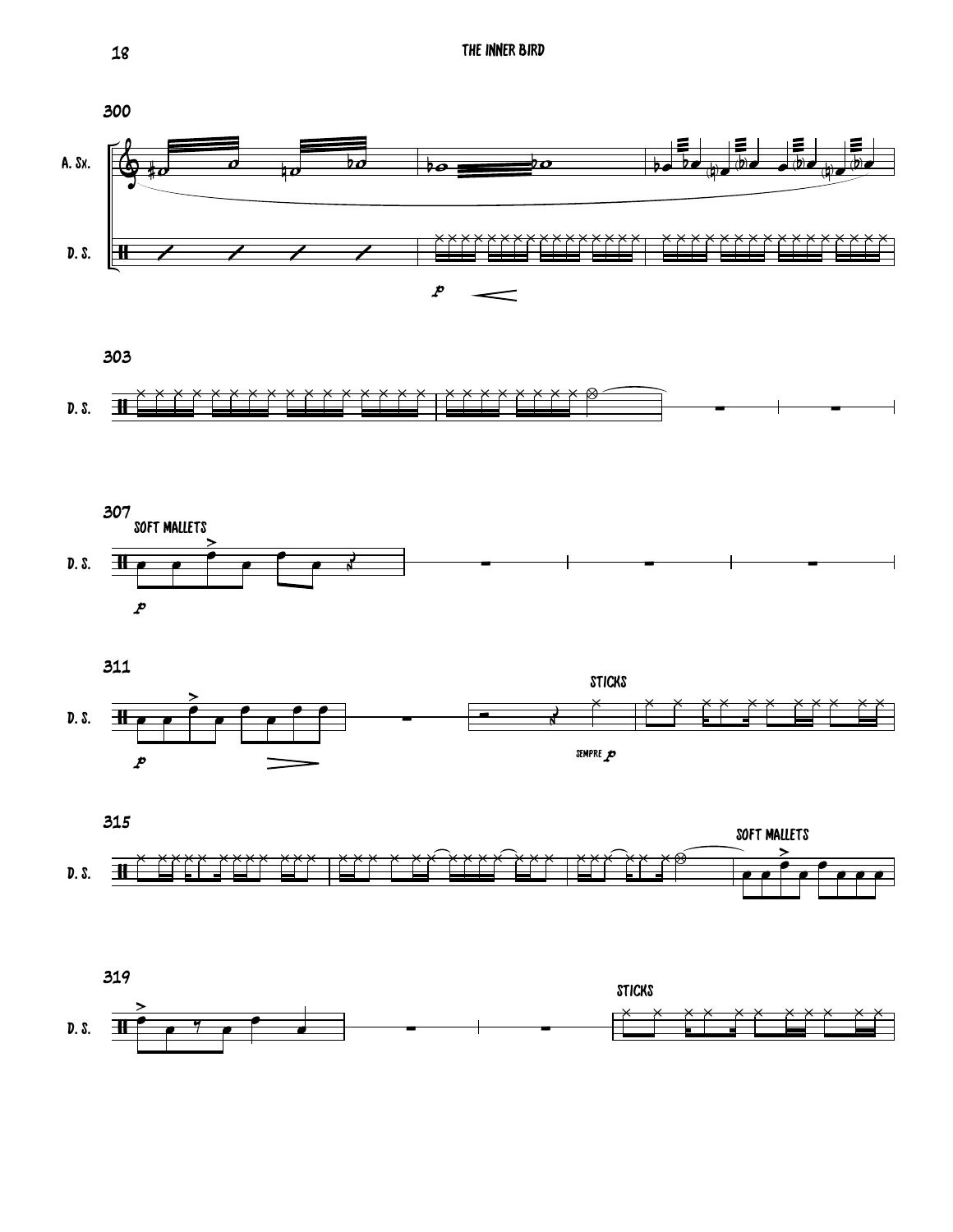





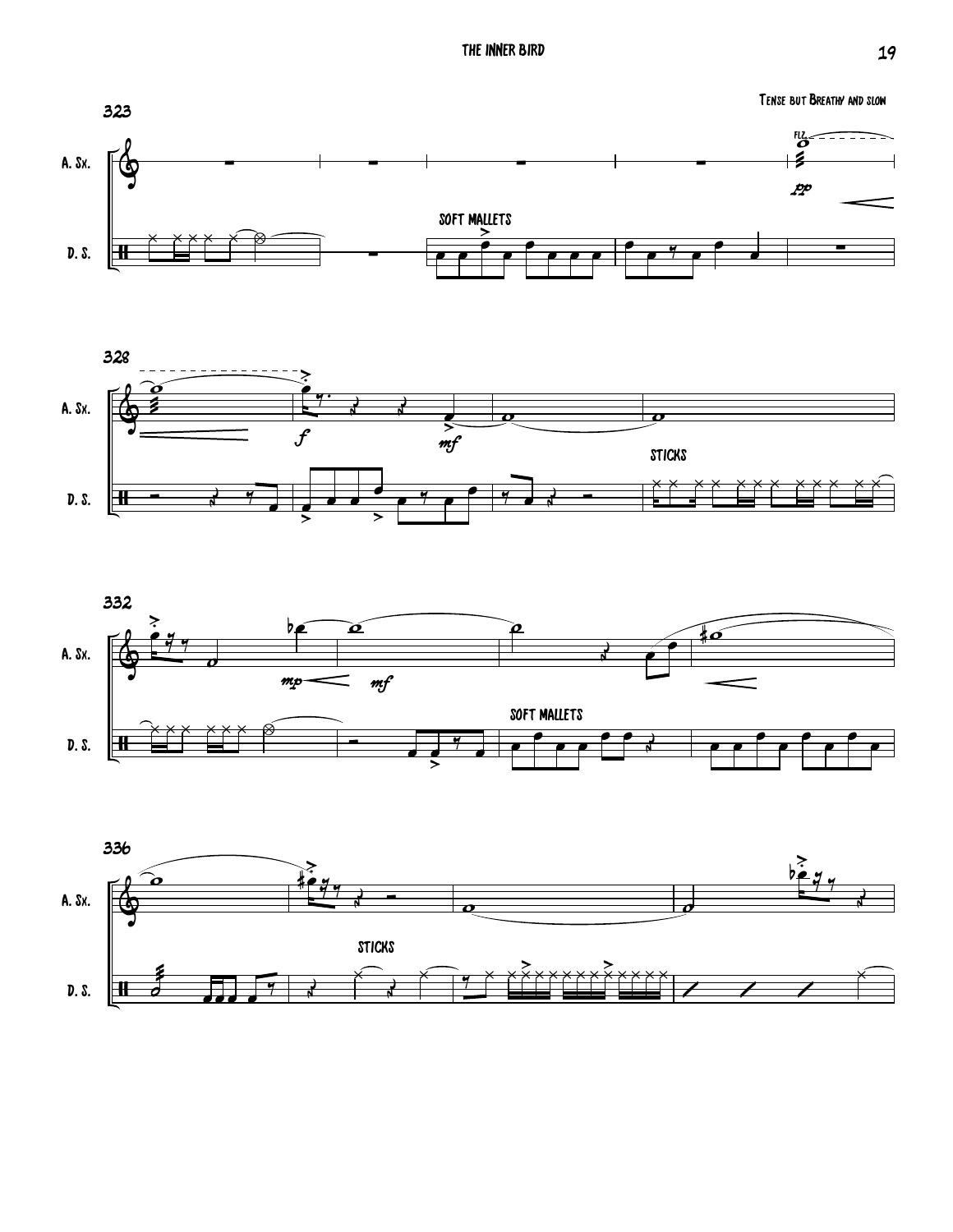





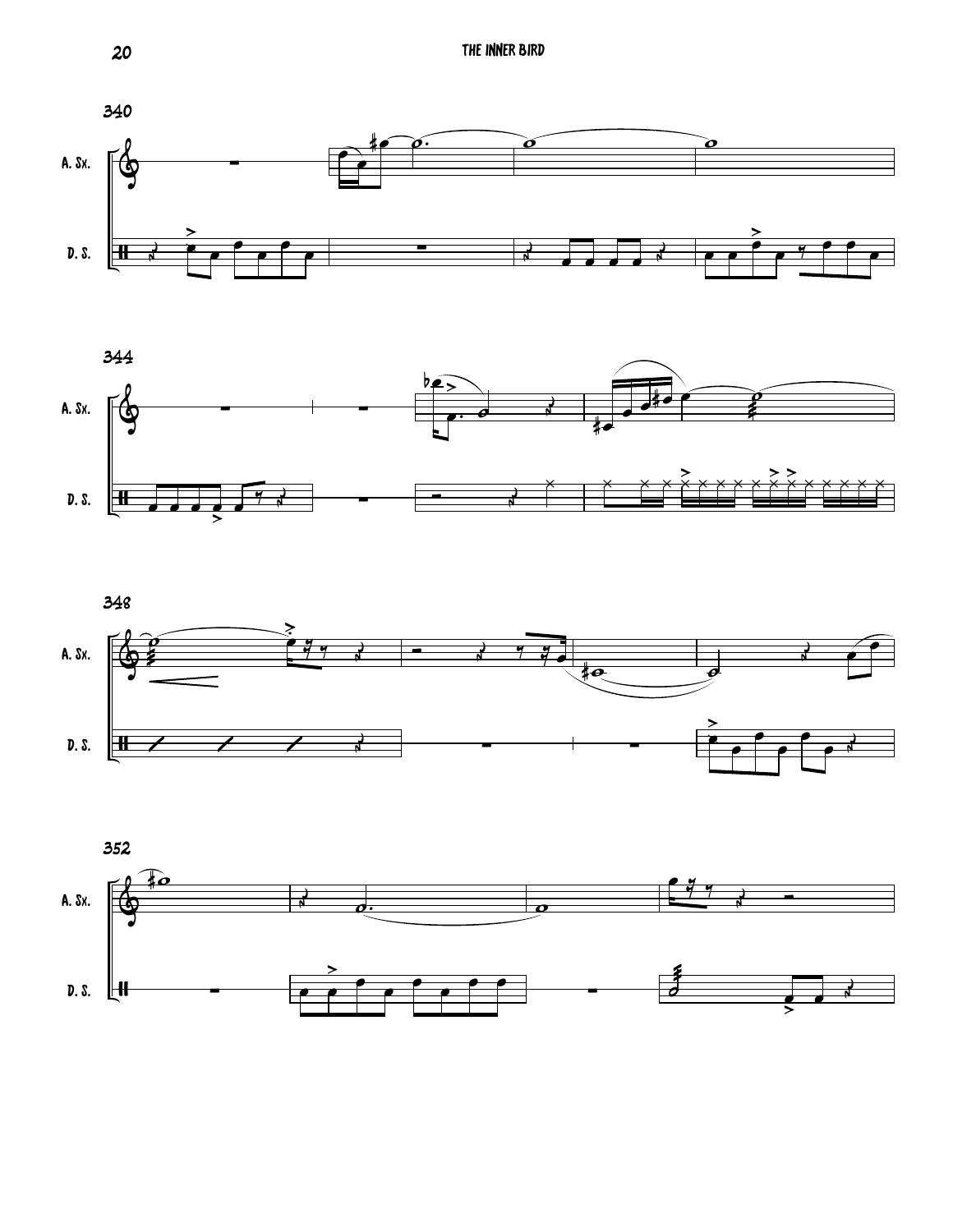





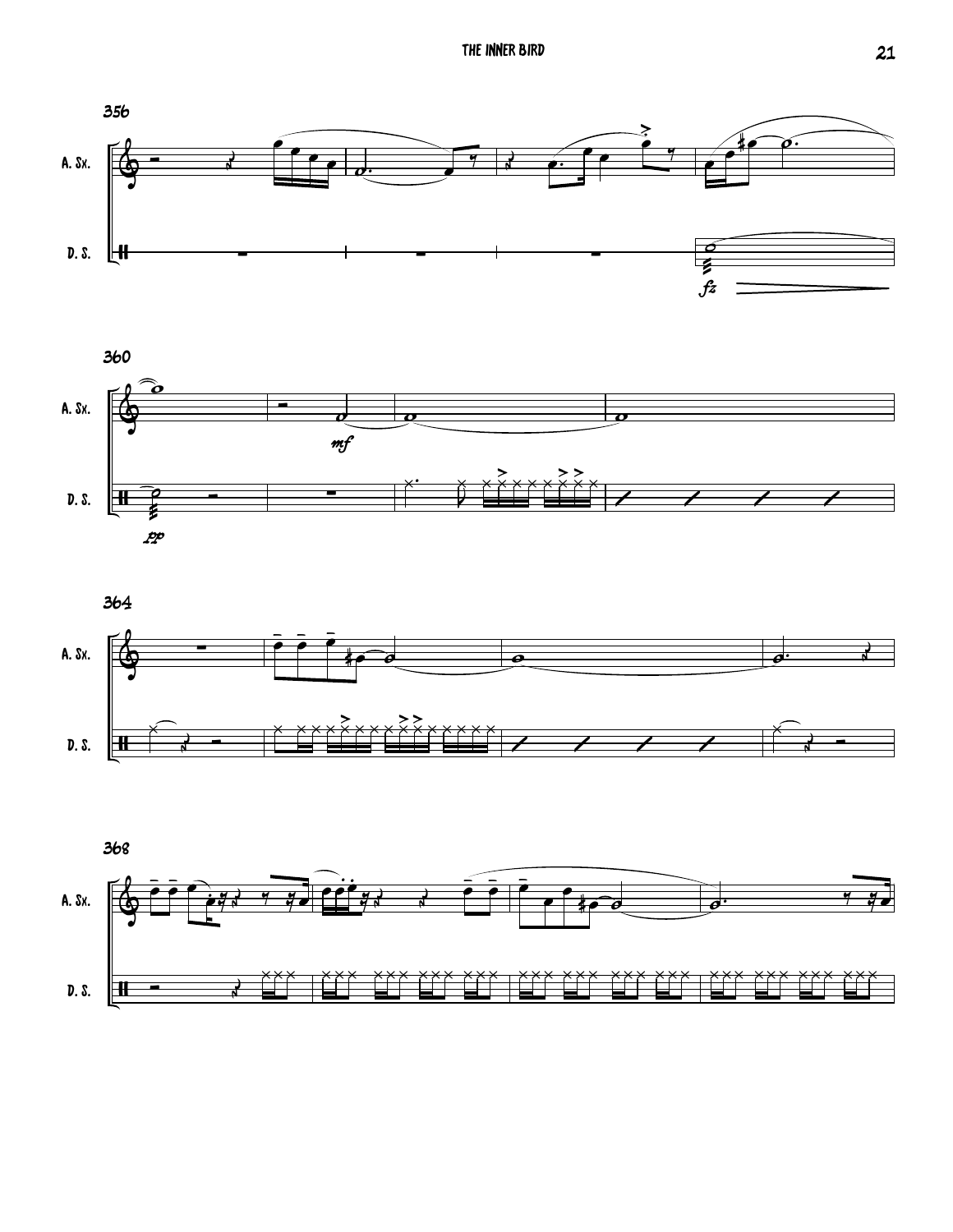





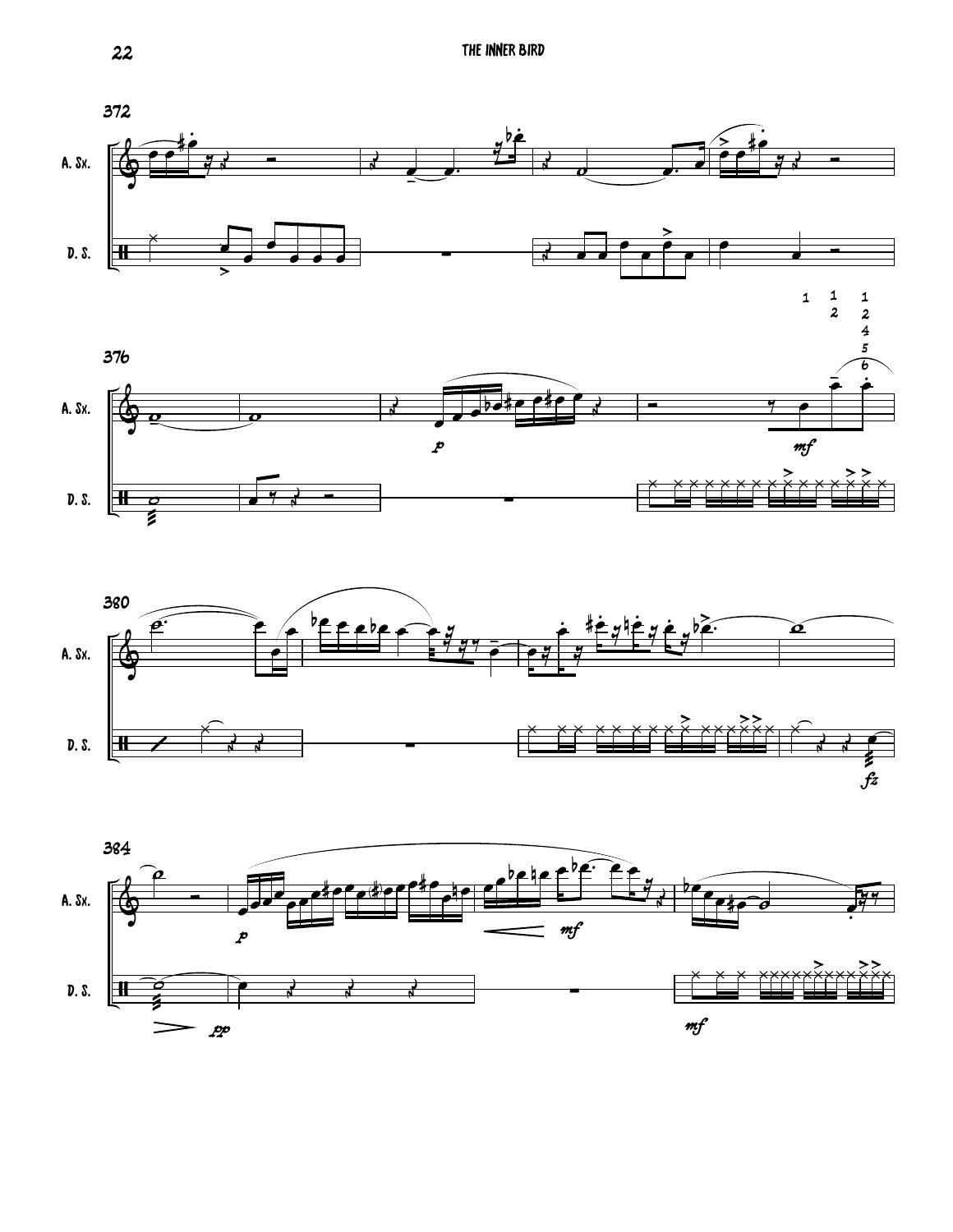





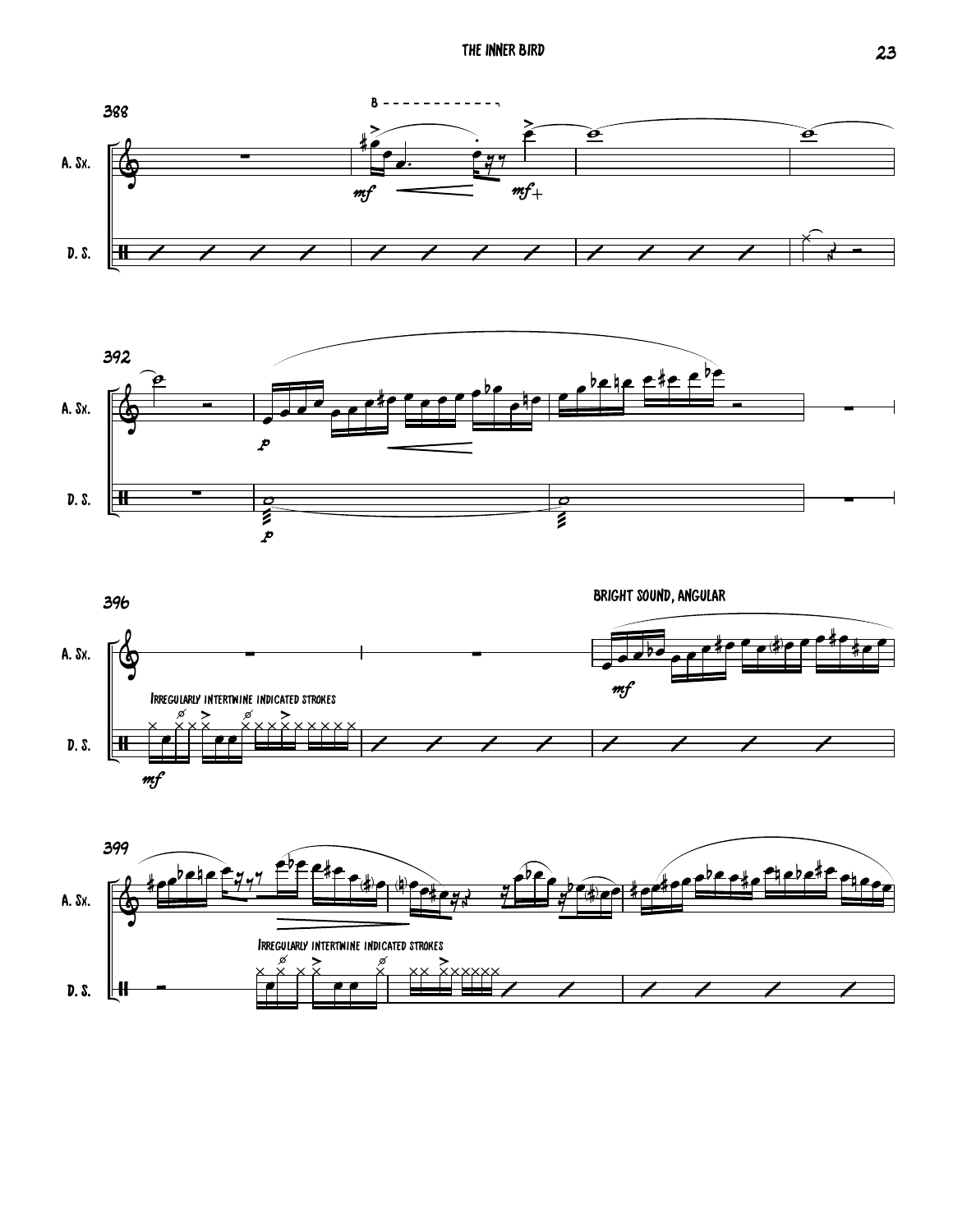





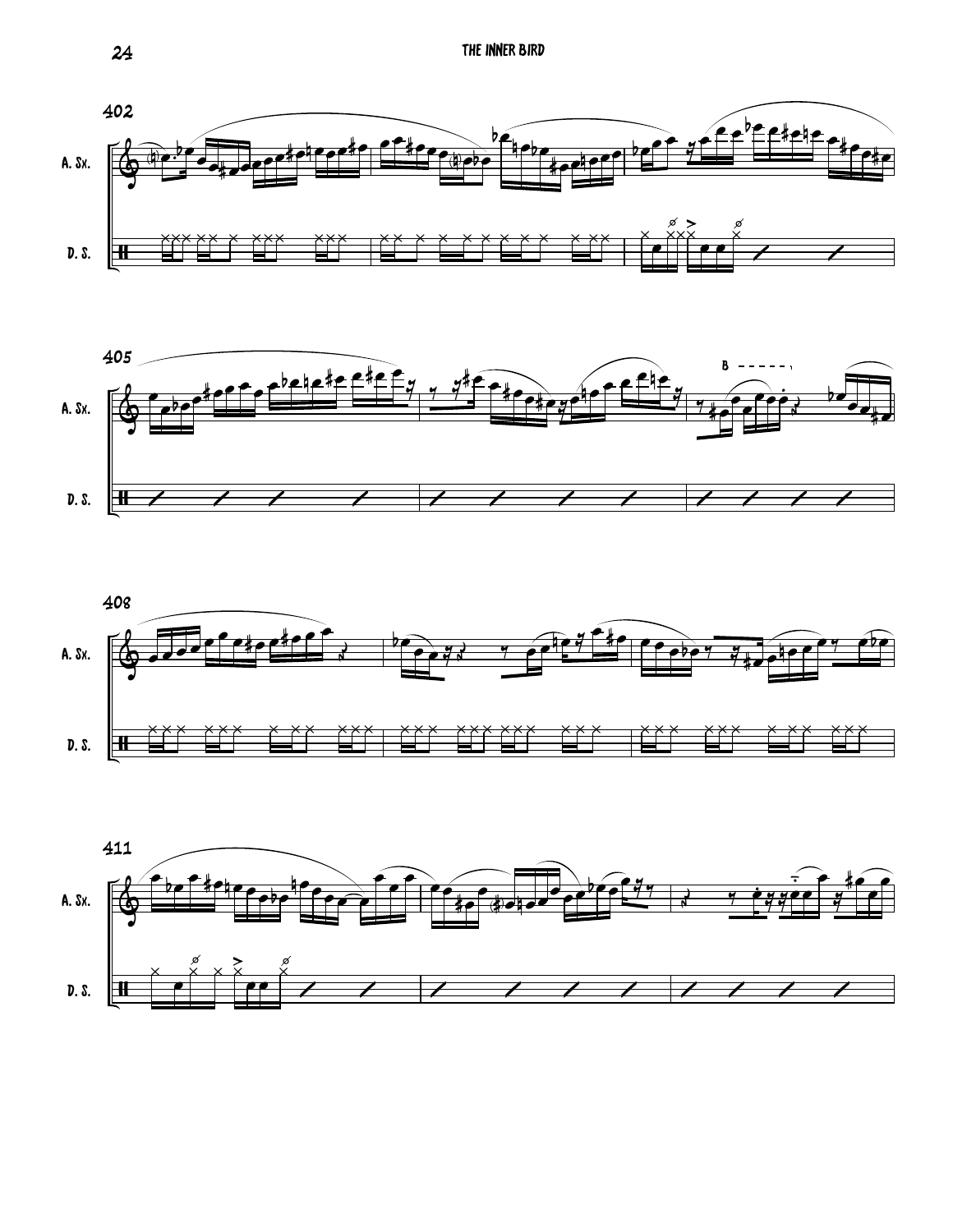





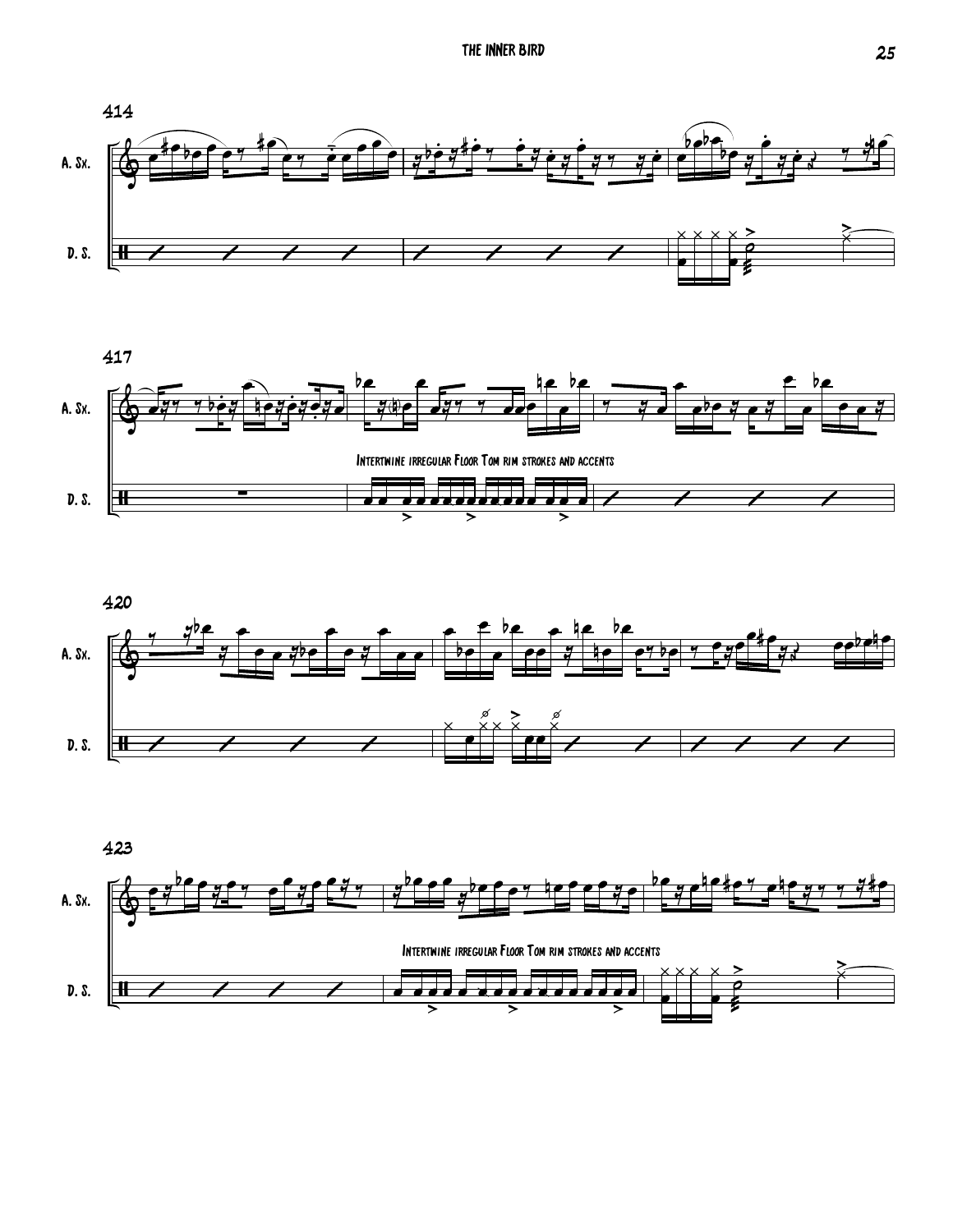





micro tonal bis. done by holding C5 and playing regular 16th notes with: C1, C2, C3, C4, 1, 2, 3, G#, TA, TC